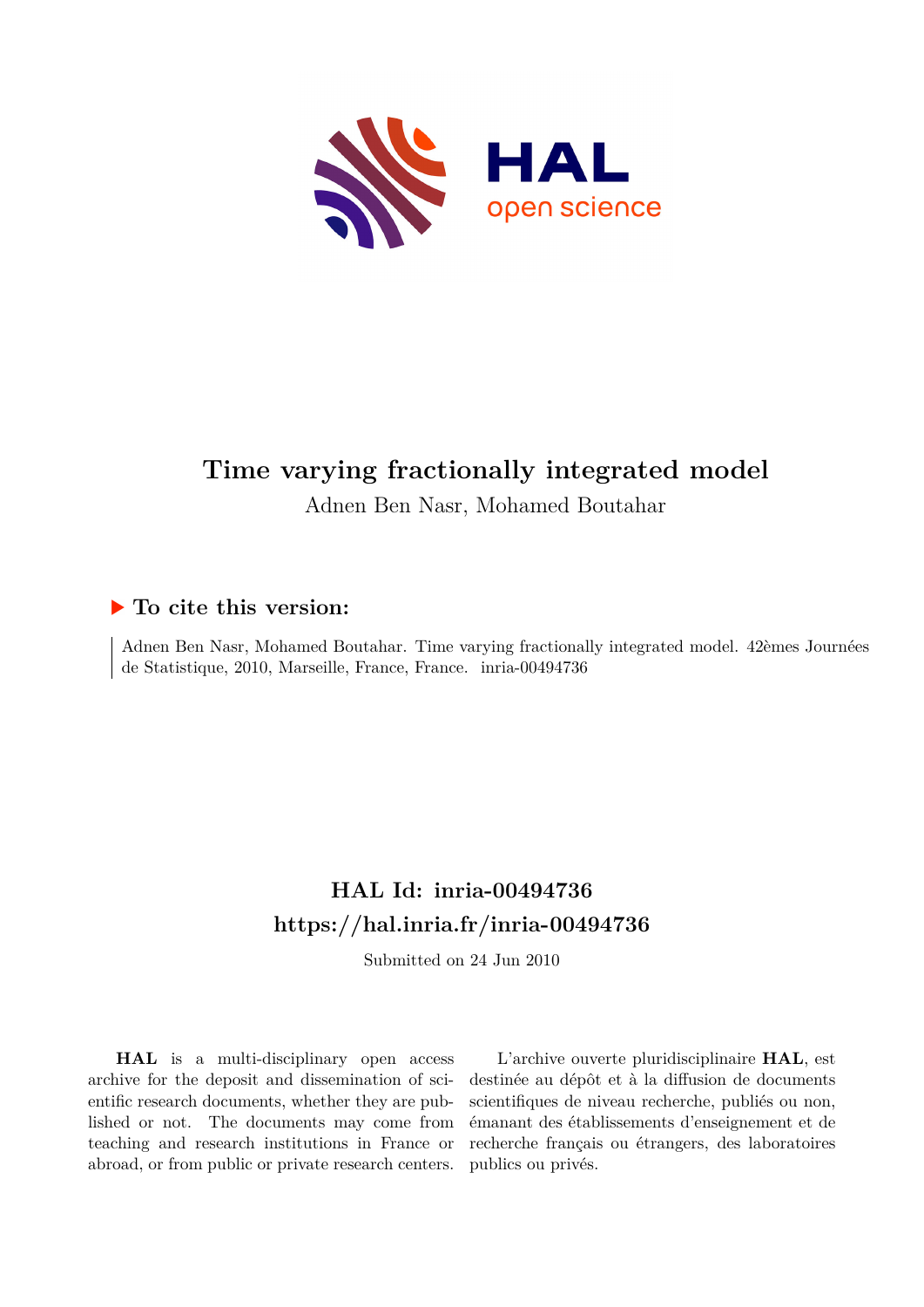## TIME VARYING FRACTIONALLY INTEGRATED MODEL

Adnen Ben Nasr & Mohamed Boutahar

Laboratoire BESTMOD, Institut Supérieur de Gestion de Tunis, 41 rue de la liberté-Cité Bouchoucha-Le Bardo 2000-Tunis-TUNISIE; E-mail: adnen.bennasr@isg.rnu.tn. GREQAM, Université de la Méditerranée, E-mail: mohammed.boutahar@univmed.fr.

Résumé. Nous proposons un nouveau modèle afin de modéliser les séries temporelles avec de la persistance variable dans le temps. Ce modèle permet au paramètre de mémoire longue d'avoir un ou plusieurs changements structurels continus. Nous développons un test de Multiplicateur de Lagrange (LM) afin de tester le changement structurel, et une stratégie permettant de déterminer le nombre de changements dans le paramètre de mémoire longue. Des études de simulation montrent que le test a de bonnes propriétés au niveau de la taille et la puissance; elles montrent aussi que la stratégie proposée identifiant le nombre de régimes est très satisfaisante.

Une application empirique sur les valeurs absolues des rentabilités du CAC40 indique que de telles données sont caractérisées par une instabilité dans leur persistance expliquée par un changement structurel dans le paramètre de mémoire longue.

Mots clés: Longue mémoire, Changement structurel, Volatilité persistante

Summary. In this paper, we propose a new model to describe time series processes with time varying persistence. The model allows the long memory parameter to have one or multiple continuous structural changes. LM-type tests for structural changes in the long memory parameter and a strategy for determining the number of changes have been developed. The simulation study shows that these tests have good sizes and powers properties and that the proposed strategy has a satisfactory performance in detecting the number of structural changes. An empirical application to the absolute returns of CAC 40 index indicates that these data are characterized by instability in their persistence explained by one structural change in the long memory parameter.

Key words Volatility persistence; Long memory; Structural changes.

In several recent research studies, attention has been focused on structural changes or long memory to describe the persistency observed in many time series. Some of these studies argued that long memory and structural changes can be easily confused, see Granger and Teräsvirta (1999), Diebold and Inoue (2001), and Granger and Hyung (2004), among others. Other studies have suggested that both long memory and structural change characterize the structure of financial returns volatility, see for instance Lobato and Savin (1998), Beine and Laurent (2001), Morana and Beltratti (2004) and Martens et al. (2004), and Baillie and Morana (2009). In another direction, the persistence observed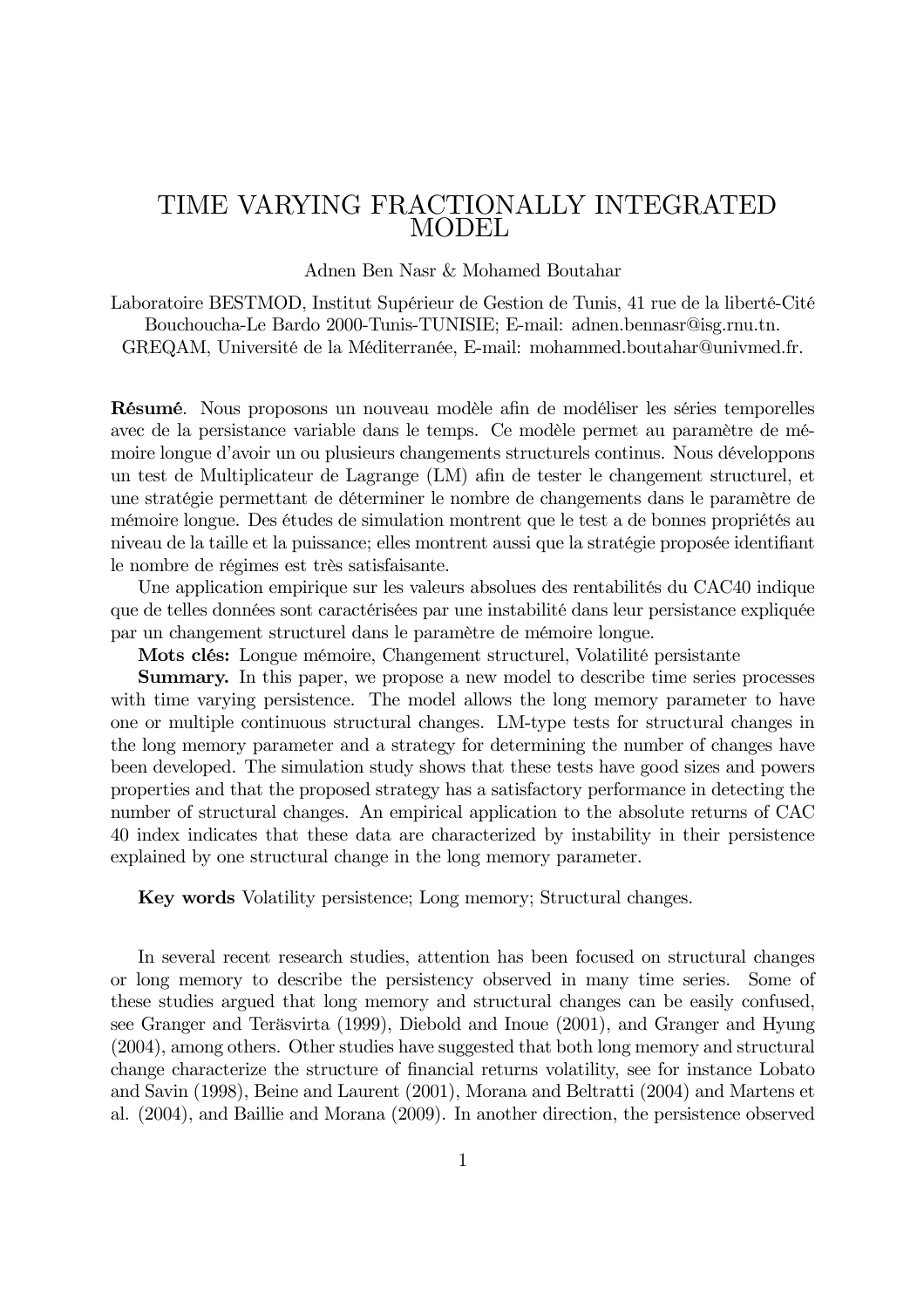in many economic time series can be analyzed jointly by long memory and nonlinearity, see for example van Dijk, Frances, and Paap (2002) and Ajmi, Ben Nasr and Boutahar (2008). However, it is possible for some data sets that the long memory parameter displays structural instability. Few attempts have been made to consider structural change in a long-term dependence structure. Granger and Ding (1996) provided empirical evidence of changing long memory parameter in the S&P 500 stock absolute returns. They found that the parameter estimates of the  $I(d)$  process vary considerably from one subseries to the next. The first test for a change in the long memory parameter was proposed by Beran and Terrin (1996). The approach is based on the comparison of Whittle estimator to detect a change in the long memory parameter, but their approach is not applicable in empirical work. The correct limit distribution of their test statistic was obtained, based on quadratic forms, by Horváth and Shao (1999). Horváth (2001) suggested another test based on quadratic forms of Whittle estimator of the long memory parameter. Ray and Tsay (2002) proposed a Bayesian method for detecting structural change in the fractional differencing parameter d. They supposed that the parameter d changes over time as a random walk. Wang and Wang (2006) proposed a semiparametric test and estimation procedures for a change in the long-memory parameter. Their test is constructed based on the averaged periodogram estimator proposed by Robinson (1994). Chong (2007) used the approach of the minimum distance estimator to estimate the change point and the differencing parameters. More recently, Reisen et al. (2009) proposed a fully semiparametric test for the stationarity of the long memory parameter. Dufrénot et al. (2005a,b, 2008) considered SETAR specifications of the long memory process by allowing for regime switching in the differencing parameter d. Boutahar et al. (2008) considered a fractionally integrated model with smoothly transition long memory parameter. They allowed the parameter d to change smoothly using a logistic transition function. The structural changes in the long memory parameter may be caused by changes in the physical mechanism that generates the data, for example, time series with long memory in telecommunication engineering where changes may occur according to the mechanism generating the trafic (Beran et al., 1995), or by changes in the way observations are taken. Even small changes of the long memory parameter have significant effect on the long-term behavior of the process, see Beran and Terrin (1996) and Ray and Tsay (2002).

In this paper, we extend the model proposed by Boutahar et al. (2008) to describe continuous structural change in the long memory parameter. We also deal with possible extensions of the basic model by allowing it for more than one continuous structural change.

We propose LM tests for long memory parameter constancy against the time varying fractionally integrated model and for m changes against  $m + 1$  changes in the parameter of long memory. These tests are particularly useful in that they allow a specific to general modeling procedure to determine the appropriate number of changes in the long memory parameter.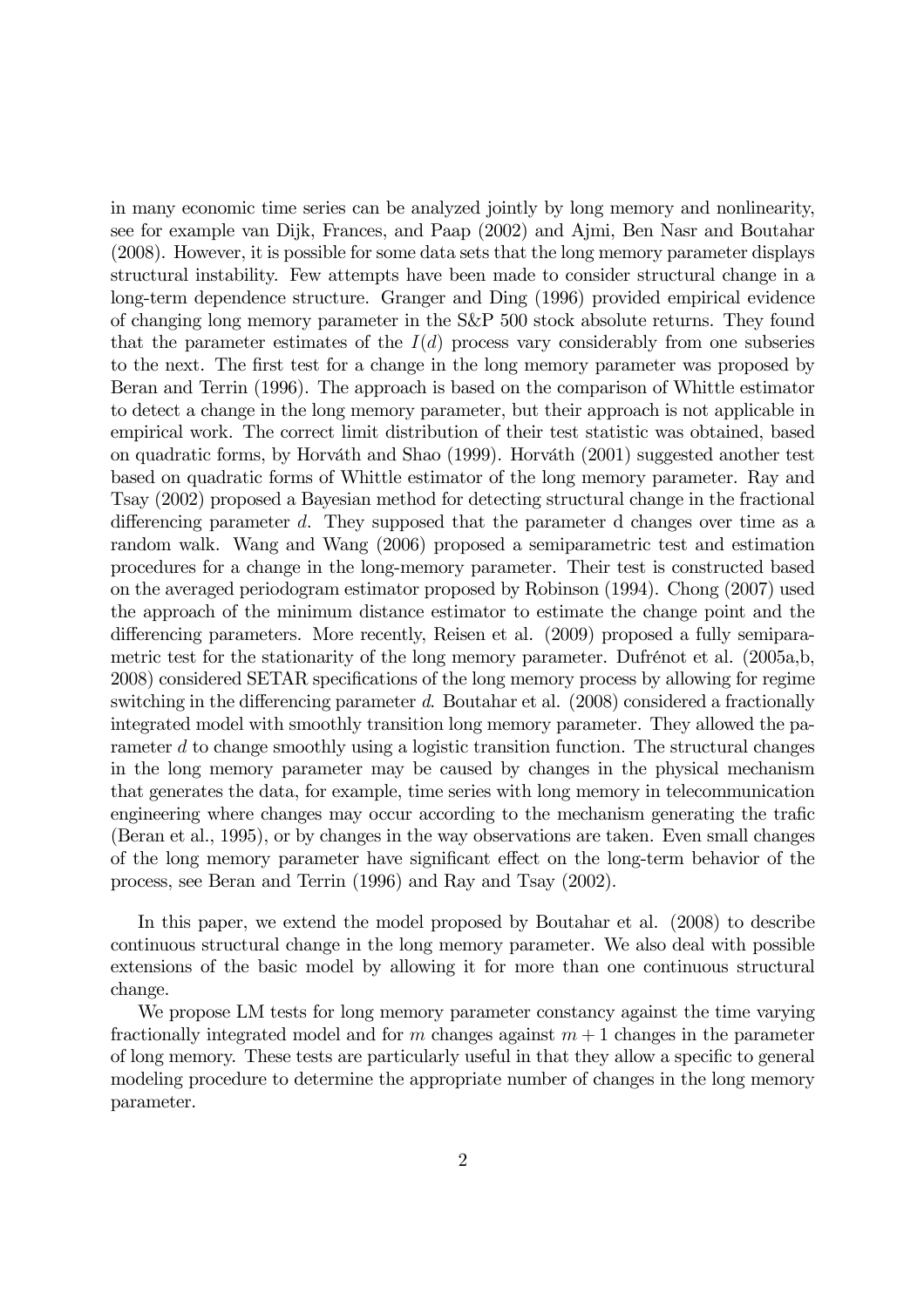#### Bibliographie

[1] Ajmi, A.N., Ben Nasr, A. and Boutahar, M. (2008). Seasonal Nonlinear Long Memory Model for the US In ation Rates. Computational Economics 31, 243—254.

[2] Baillie, R.T and Morana, C. (2009). Modeling long memory and structural breaks in conditional variances: an adaptive FIGARCH approach. Journal of Economic Dynamics and Control 33, 1577—1592.

[3] Beine, M. and Laurent, S. (2001). Structural changes and long memory in volatility: New evidence from daily exchange rates. In Dunis C., Timmerman A., and Moody J. (Eds.),Developments in forecast combination and portfolio choice, Wiley series in quantitative analysis (chap. 6, pp. 145—157). Wiley.

[4] Beran, J. (1995). Maximum likelihood estimation of the differencing parameter for invertible short and long memory autoregressive integrated moving average models. Journal of the Royal Statistical Society B 57, 659—672.

[5] Beran, J., Sherman, R., Taqqu, M.S. and Willinger, W. (1995). Long-range dependence invariable-bit-rate video trafic. IEEE Trans. Comm. 43, 1566—1579.

[6]Beran, J. and Terrin, N. (1996). Testing for a change of the long-memory parameter. Biometrika, 83, 627—638.

[7]Boutahar, M., Dufrénot, G. and Péguin-Feissolle, A. (2008). A Simple Fractionally Integrated Model with a Time-varying Long Memory parameter. Computational Economics 31, 225—241.

[8] Chong, T.T.L. (2007). Estimating the Fractionally Integrated Model with a Break in the Differencing Parameter. Economics Bulletin 3(67), 1—10.

[9] Diebold, F.X. and Inoue, A. (2001). Long memory and regime switching. Journal of Econometrics 105, 131—159.

[10] Dufrénot, G., Guégan, D. and Péguin-Feissolle, A. (2005a). Modelling squared returns using a SETAR model with long memory dynamics. Economics Letters 86(2), 237—243.

[11] Dufrénot, G., Guégan, D. and Péguin-Feissolle, A. (2005b). Long-memory dynamics in a SETAR model–Applications to stock markets. Journal of International Financial Markets, Institutions & Money 15(5), 391-406.

[12] Dufrénot, G., Guégan, D. and Péguin-Feissolle, A. (2008). Changing-regime volatility: A fractionally integrated SETAR model. Applied Financial Economics 18, 519—526.

[13] Eitrheim, . and Teräsvirta, T. (1996). Testing the adequacy of smooth transition autoregressive models. Journal of Econometrics 74, 59—76.

[14] Granger, C.W.J. and Ding, Z. (1996). Varieties of long memory models. Journal of Econometrics 73, 61—77.

[15] Granger, C.W.J. and Hyung, N. (2004). Occasional structural breaks and long memory with an application to the S&P 500 absolute stock returns. Journal of Empirical Finance 11, 399—421.